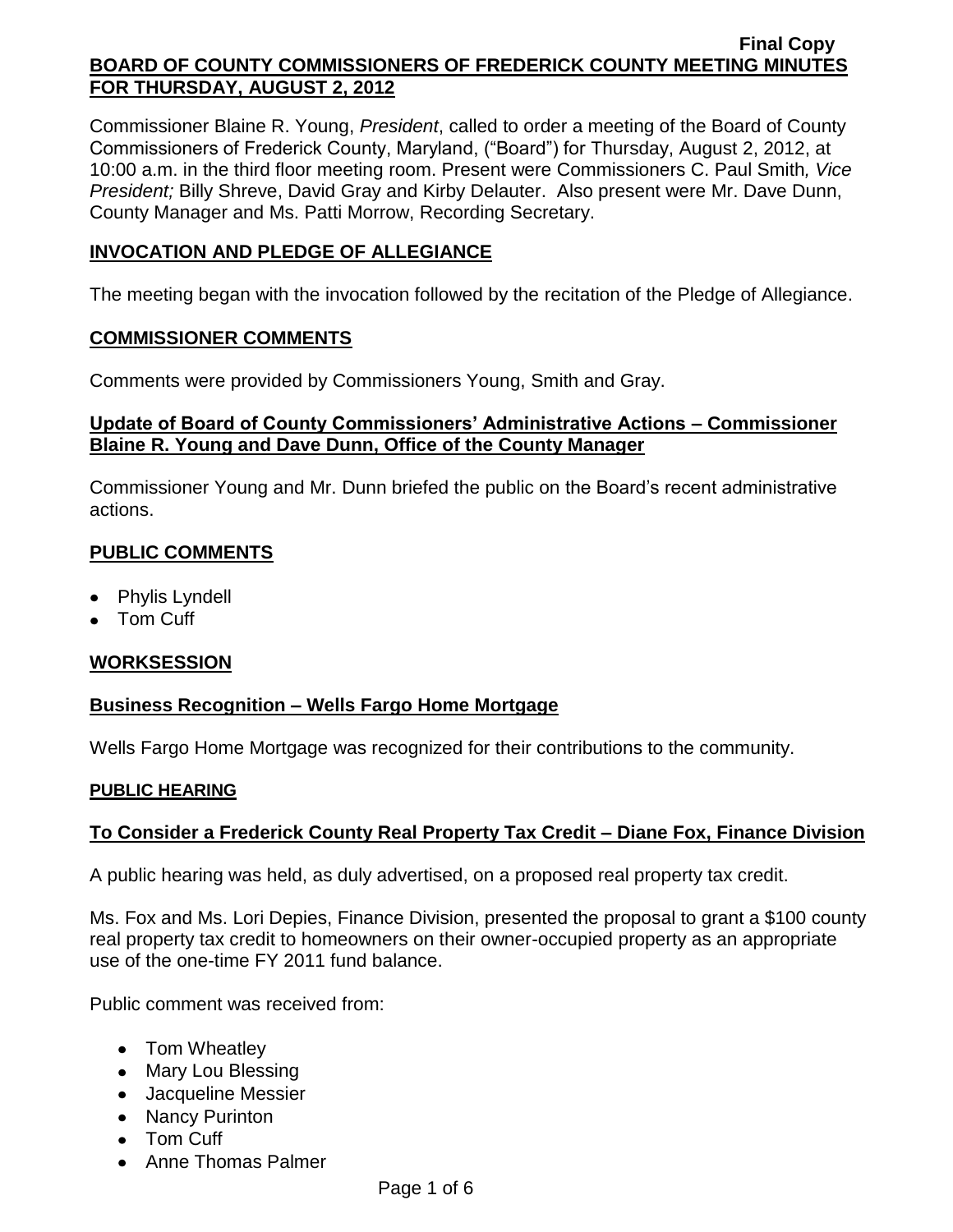## • Diane Smoley

*Motion to approve real property tax credit as presented – Passed 3-1-1.*

| <b>COMMISSIONERS</b> | <b>MOTION</b> | <b>SECOND</b> | <b>YES</b>   | <b>NO</b> | <b>ABSTAIN</b> | <b>NOT PRESENT</b> |
|----------------------|---------------|---------------|--------------|-----------|----------------|--------------------|
| Young                |               |               |              |           |                |                    |
| <b>Smith</b>         |               |               |              |           |                |                    |
| <b>Shreve</b>        |               | '             |              |           |                |                    |
| Grav                 |               |               |              |           |                |                    |
| <b>Delauter</b>      |               |               | $\mathbf{v}$ |           |                |                    |

(Commissioner Delauter left the meeting at 11:15 a.m.)

#### **WORKSESSION**

### **Direction to Continue to Proceed with the Review of the Development Rights and Responsibilities Agreement (DRRA) for the Lansdale Planned Unit Development (PUD) – Eric Soter, Community Development Division**

Mr. Soter and Ms. Kathy Mitchell, Office of the County Attorney, requested direction from the Board regarding the Lansdale PUD DRRA.

There was no public comment.

*Motion to take the DRRA for the Lansdale PUD through the public review process – Passed 3-1.*

| <b>COMMISSIONERS</b> | <b>MOTION</b> | <b>SECOND</b> | <b>YES</b> | <b>NO</b> | <b>ABSTAIN</b> | <b>NOT PRESENT</b> |
|----------------------|---------------|---------------|------------|-----------|----------------|--------------------|
| Young                |               |               |            |           |                |                    |
| <b>Smith</b>         |               |               |            |           |                |                    |
| <b>Shreve</b>        |               |               |            |           |                |                    |
| Grav                 |               |               |            |           |                |                    |
| <b>Delauter</b>      |               |               |            |           |                | Λ                  |

## **Website Enhancements: Donate Now and Volunteer – Sherry Weakley, Interagency Information Technologies Division**

Ms. Weakley, Mr. Harold Domer, Animal Control Division; Ms. Pat Rosensteel, Citizens Services Division; Elizabeth Cromwell, Frederick County Public Libraries; and Mr. Bob Hicks, Parks and Recreation Division, commented on the Donate Now and Volunteer initiative.

There was no public comment.

*No action was taken as this item was informational.*

## **AGENDA BRIEFING**

Commissioner Young noted the Board would hold a public hearing on Thursday, August 9 at 10:00 a.m. regarding the proposed resolution to amend water and sewer rules and regulations.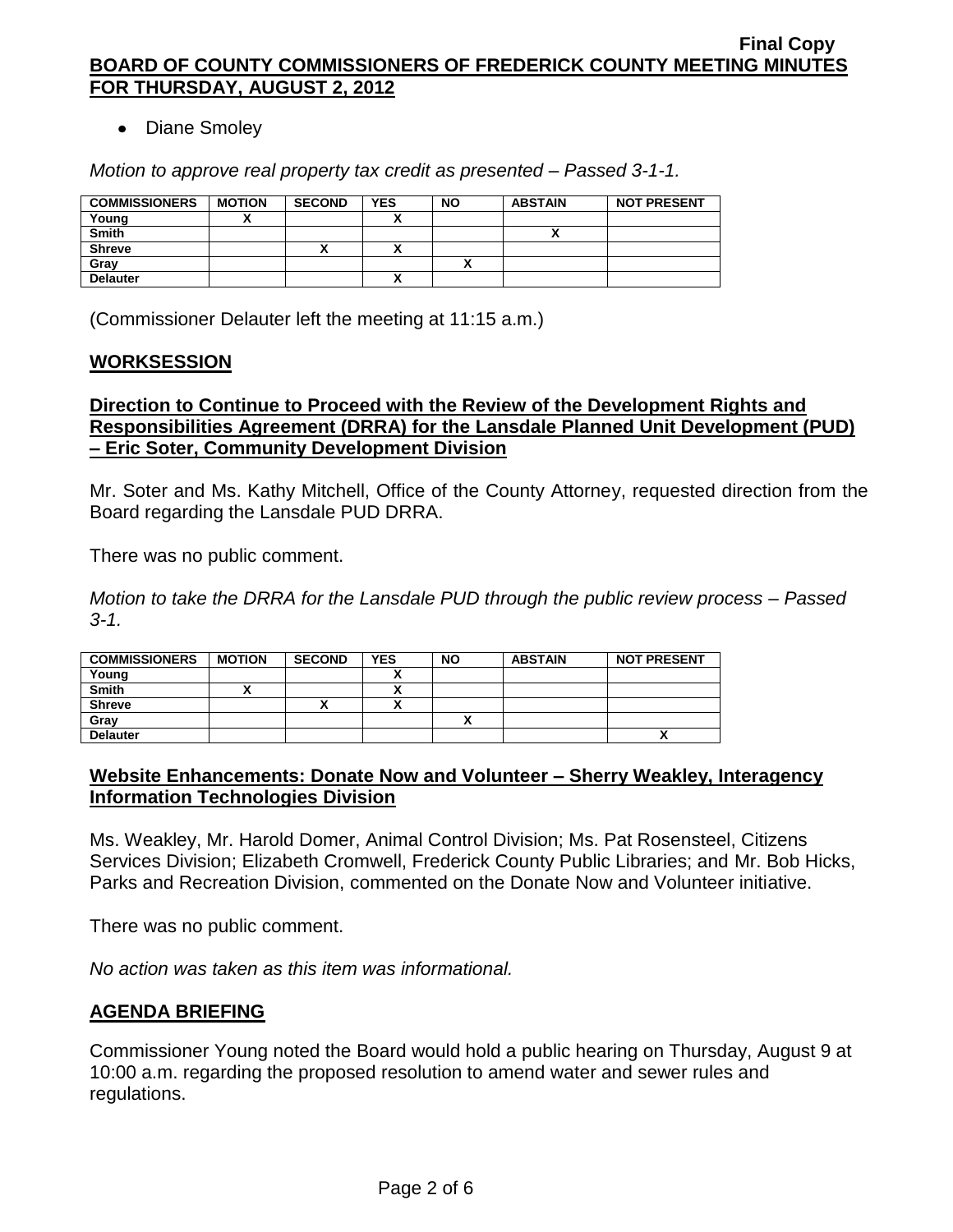## **CONSENT AGENDA**

The following items were presented on the consent agenda:

- Purchasing Memo #13-014 Bid #12-CP-12, Wastewater System Improvements at New Design Road Wastewater Snyder Environmental, Inc. Award amount: \$214,000.00 (Capital Funds)
- Renewal of the Collaborative Supervision and Focused Enforcement Grant ( $5<sup>th</sup>$  Year) and Attached Budget Transfer

*Motion to approve the consent agenda as presented – Passed 4-0.*

| <b>COMMISSIONERS</b> | <b>MOTION</b> | <b>SECOND</b> | <b>YES</b>           | <b>NO</b> | <b>ABSTAIN</b> | <b>NOT PRESENT</b> |
|----------------------|---------------|---------------|----------------------|-----------|----------------|--------------------|
| Young                |               |               |                      |           |                |                    |
| <b>Smith</b>         |               |               |                      |           |                |                    |
| <b>Shreve</b>        |               |               |                      |           |                |                    |
| Grav                 |               |               | $\ddot{\phantom{1}}$ |           |                |                    |
| <b>Delauter</b>      |               |               |                      |           |                | Λ                  |

# **ADMINISTRATIVE BUSINESS**

(Commissioner Gray left the meeting.)

## **Approval of Board of County Commissioners' Meeting Minutes**

Upon a motion by Commissioner Smith, seconded by Commissioner Shreve, the minutes for following dates were approved 3-0 with Commissioners Gray and Delauter absent.

- ◆ Thursday, March 22, 2012
- ◆ Thursday, April 12, 2012
- ◆ Tuesday, April 17, 2012
- Thursday, April 19, 2012
- ◆ Thursday, April 26, 2012

(Commissioner Gray returned to the meeting.)

# **Approval of Frederick County Volunteer Fire and Rescue Association Website Contract – Doug Orner, Office of the County Manager**

*This item was tabled. Staff to come back at a later date to discuss the costs of county staff administering the Association's website.*

## **COMMISSIONER COMMENTS**

Comments were provided by Commissioner Young, Smith and Shreve.

## **PUBLIC COMMENTS**

None.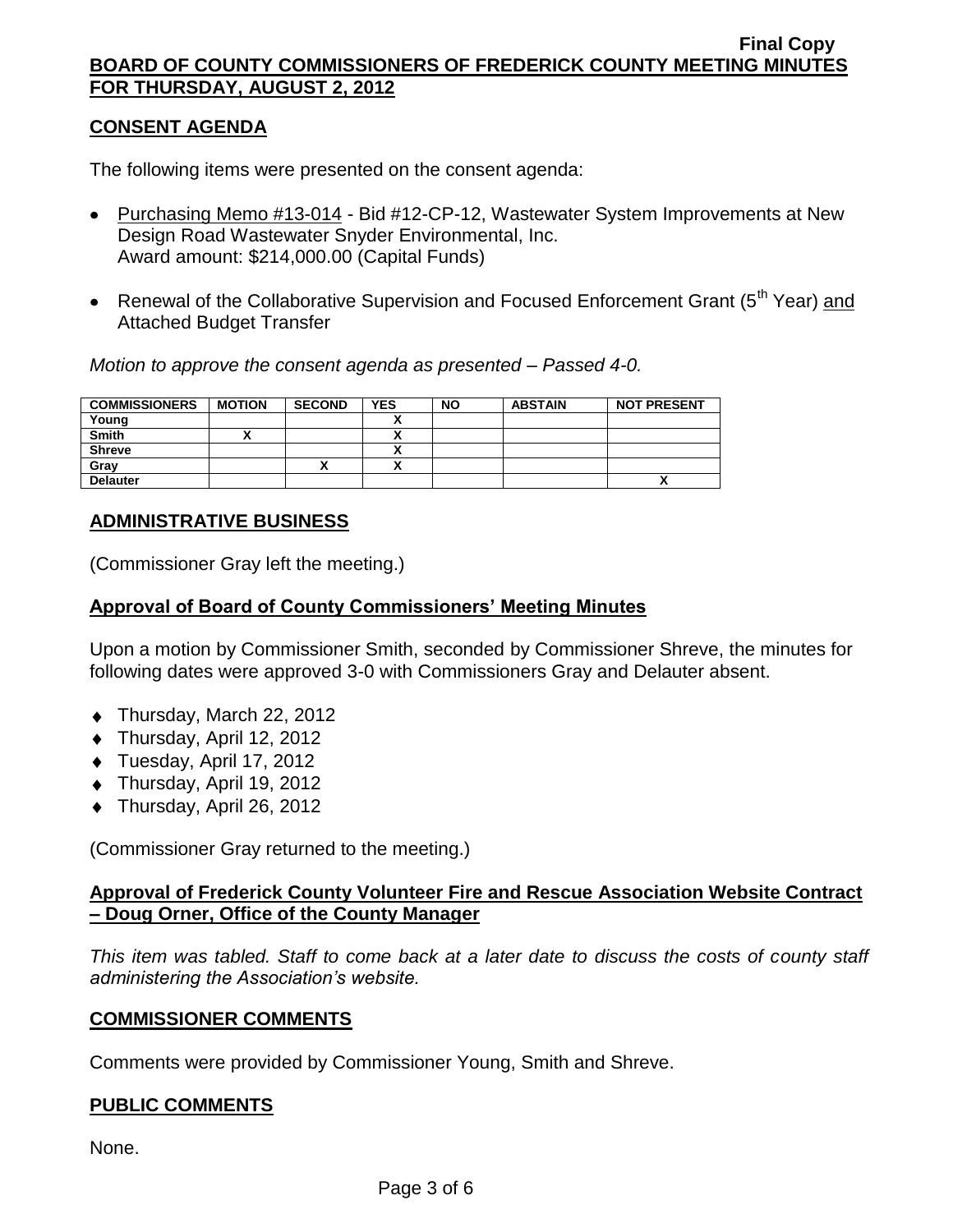## **QUESTIONS – PRESS**

None.

# **CLOSED SESSION**

Maryland Annotated Code State Government Article § 10-508(a) (7) To consult with counsel to obtain legal advice on a legal matter; and (8) To consult with staff, consultants, or other individuals about pending or potential litigation.

**Topic** – To discuss with county staff and the county's attorneys the possible settlement of a construction dispute.

*Motion to go into closed session – Passed 4-0.*

| <b>COMMISSIONERS</b> | <b>MOTION</b> | <b>SECOND</b> | <b>YES</b> | <b>NO</b> | <b>ABSTAIN</b> | <b>NOT PRESENT</b> |
|----------------------|---------------|---------------|------------|-----------|----------------|--------------------|
| Young                |               |               |            |           |                |                    |
| <b>Smith</b>         |               |               |            |           |                |                    |
| <b>Shreve</b>        |               |               |            |           |                |                    |
| Grav                 |               |               |            |           |                |                    |
| <b>Delauter</b>      |               |               |            |           |                | ~                  |

# **ADJOURN**

The meeting adjourned at 1:00 p.m.

Patricia A. Morrow Recording Secretary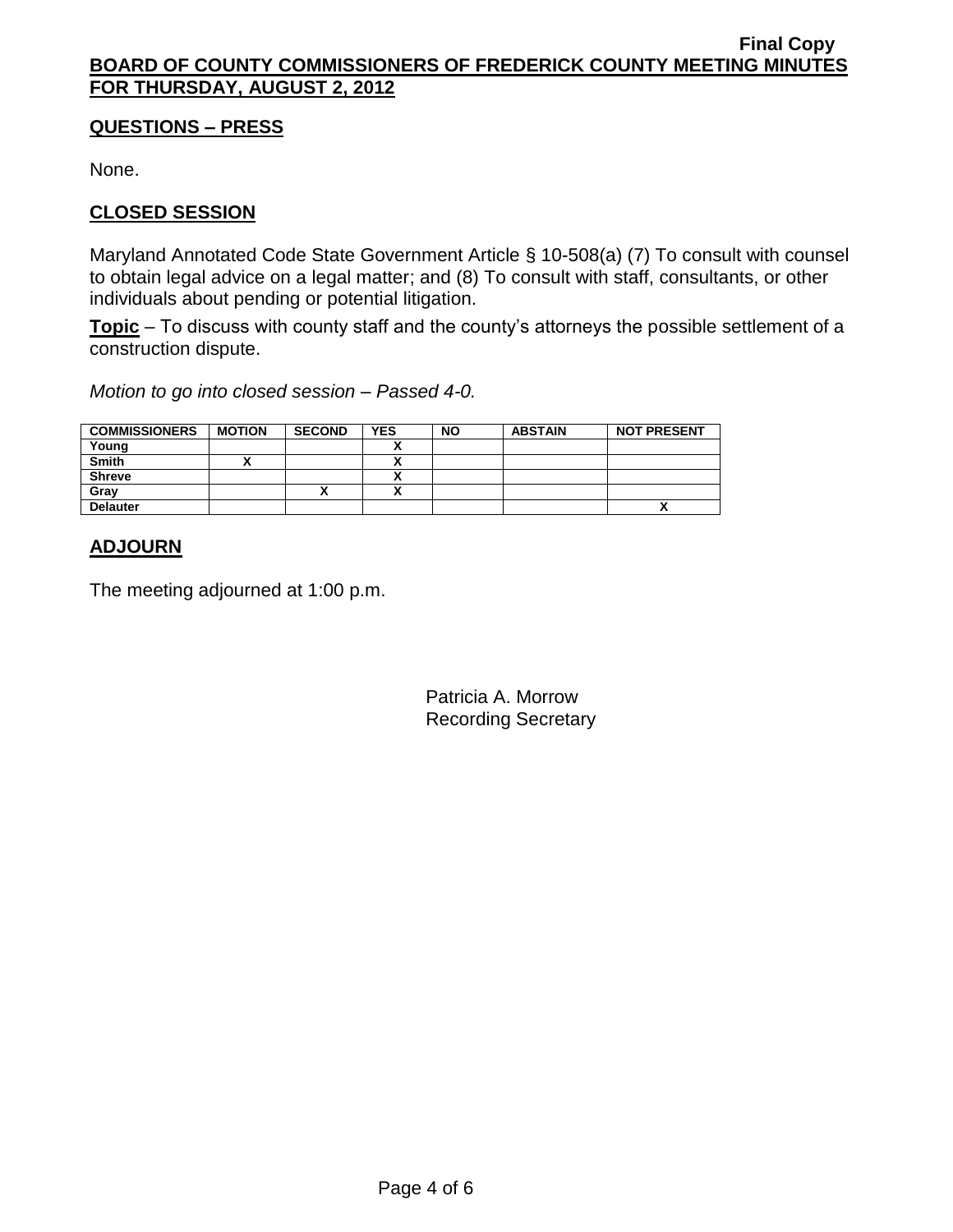# **FORM OF STATEMENT FOR CLOSING THE MEETING OF THURSDAY, AUGUST 2, 2012**

# **STATUTORY AUTHORITY TO CLOSE SESSION**

#### **State Government Article §10-508(a):**

(7) To consult with counsel to obtain legal advice on a legal matter and (8) To consult with staff, consultants, or other individuals about pending or potential litigation.

#### **Motion:**

Commissioner Smith moved to go into closed session under the Maryland Annotated Code State Government Article § 10-508(a) (7) To consult with counsel to obtain legal advice on a legal matter; and (8) To consult with staff, consultants, or other individuals about pending or potential litigation. Commissioner Gray seconded the motion that passed 4-0 with Commissioner Delauter absent.

#### **Time and Location:**

1:05 p.m. – Third Floor Meeting Room, Winchester Hall

#### **Topic to be Discussed:**

To discuss with county staff and the county's attorneys the possible settlement of a construction dispute.

> Patti Morrow Recording Secretary